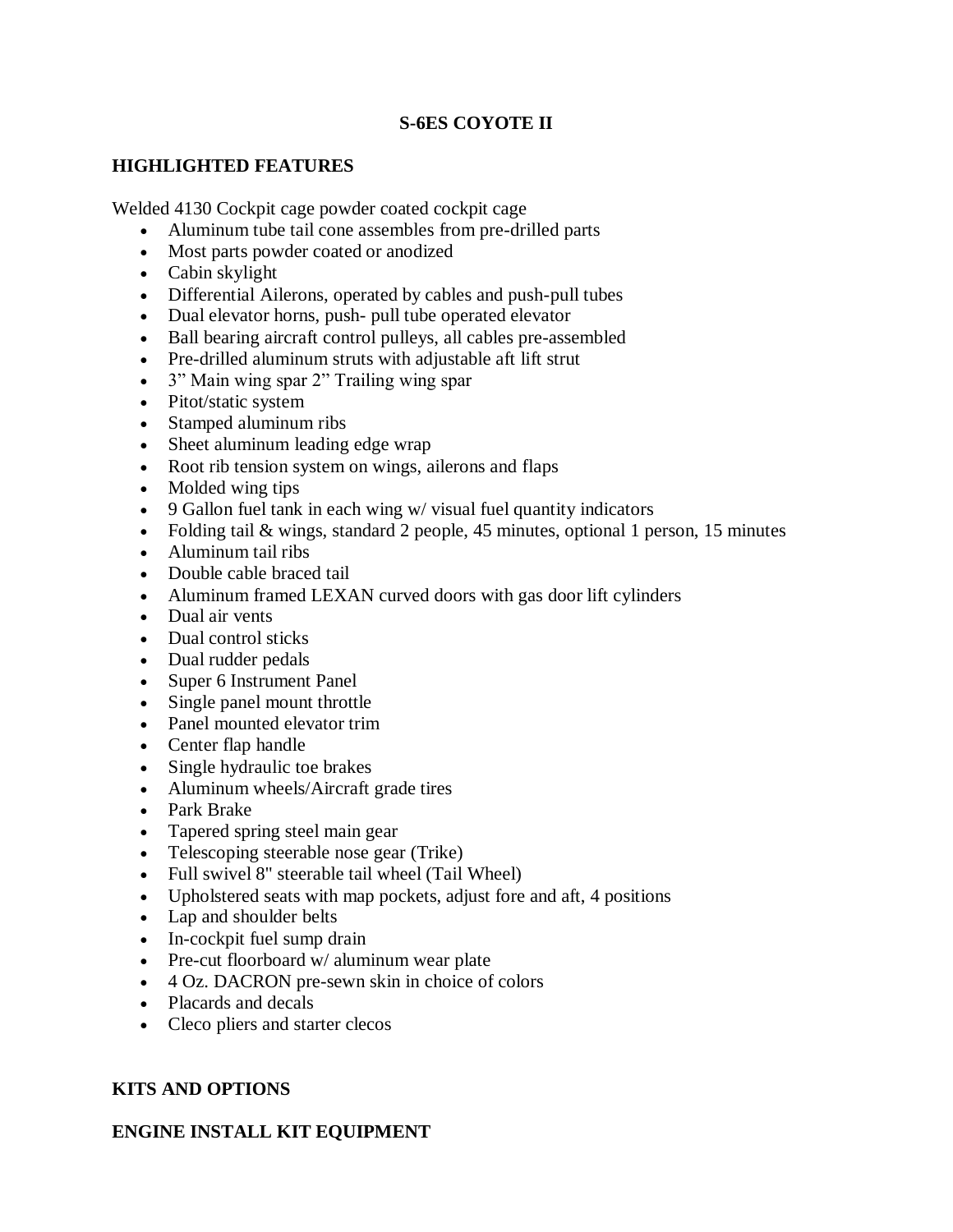- Low drag 2-piece fiberglass cowling, with  $1/4$  turn fasteners
- oil check door
- 12" Spinner
- 4-Point rubber isolated engine mount
- Stainless steel exhaust system (912UL/912ULS)
- Cooling system
- Hardware
- Pre-assembled oil lines with fire sleeves, fuel lines and fittings
- ACS ignition switch
- Pre- fabricated battery, starter and ground cables
- Does not include: Engine, Prop, or Prop installation hardware

### ENGINES

Rotax 912UL (80 hp) and 912ULS (100 hp) available factory new. Due to currency fluctuation, prices are updated frequently. Please call for current pricing.

## PROP CHOICES

- 2-blade Warp Drive ground adjustable w/ HP-L hub (912 UL)
- 3-blade Warp Drive ground adjustable w/ HP-L hub (912 ULS)

#### BRAKE/TIRE OPTIONS

The S-6ES comes standard with 6" aircraft grade tires and single hydraulic toe brakes. The following upgrades are available.

- Trike gear up-sized mains and nose wheel (Includes and requires slightly larger fork)
- Both side hydraulic brakes

### INTERIOR OPTIONS

- Thermal Formed Plastic Interior (Includes behind the seat baggage compartment) available in Grey.
- Behind the seat Cargo Area (Bolt in Style) (does not require Thermal Formed Interior)
- Aft Baggage Compartment
- Tinted Glass (doors only)
- Map box (not an aftermarket option)
- Heater Muffler style for 912UL/ULS
- Heater Radiant style

### UPHOLSTERY OPTIONS

- Stock upholstery is gray fabric, with black piping.
- Headrests

### OTHER OPTIONS

• Gascolator